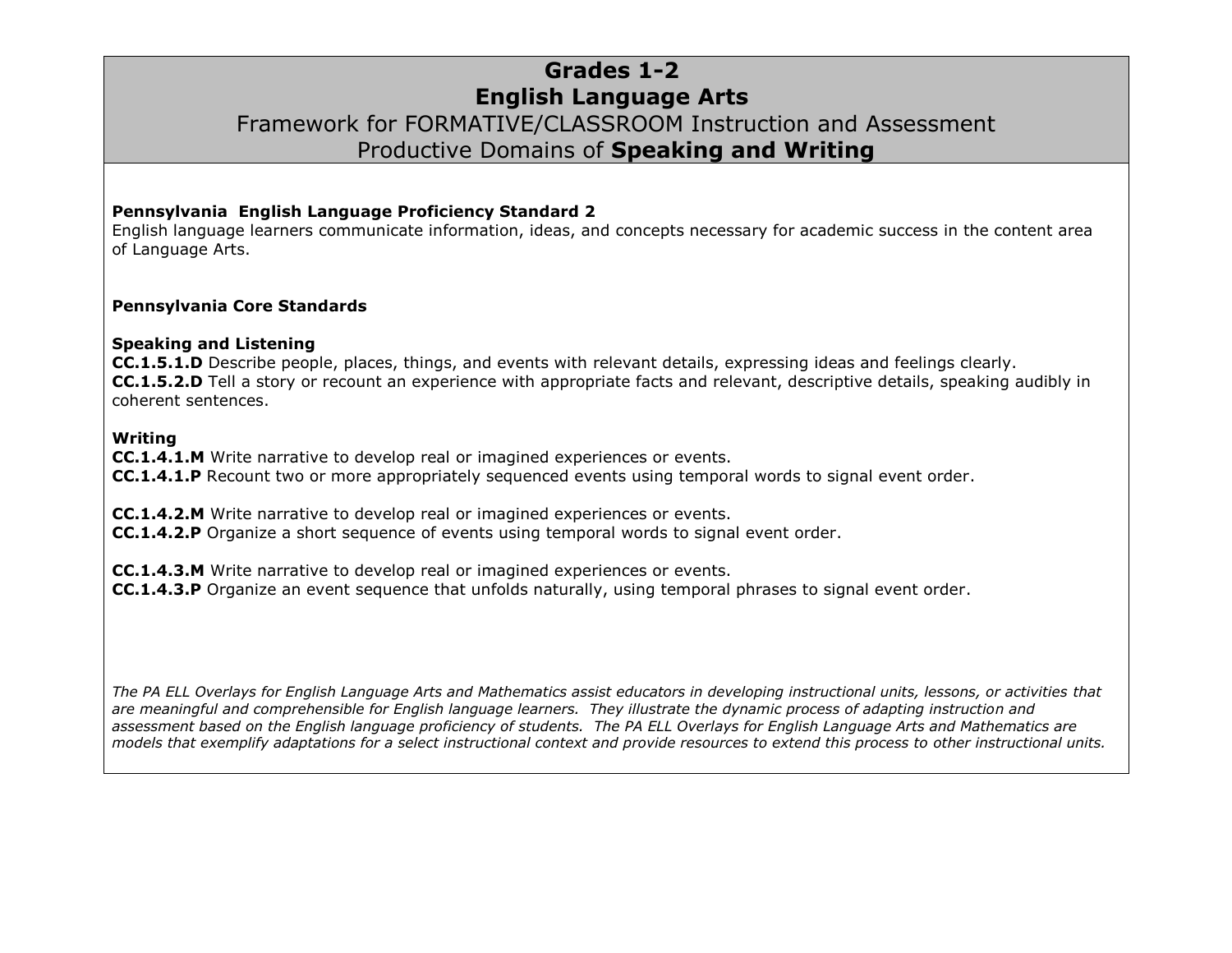# **Speaking Model Performance Indicator (MPI)**

**Classroom Context:** Apply elements of stories to original storytelling or experiential recounting.

**Cognitive Function:** Students at all levels of English language proficiency APPLY elements of stories to original storytelling or experiential recounting.

| <b>Concepts</b>                   | <b>Competencies</b>                                                                                                         | <b>Vocabulary</b><br>and Topic<br><b>Related</b><br>Language                                                                                                                                                                                                   | <b>Proficiency</b><br>Level 1<br><b>Entering</b>                                                                                                                                                                                                 | <b>Proficiency</b><br>Level 2<br><b>Emerging</b>                                                                                       | <b>Proficiency</b><br>Level 3<br><b>Developing</b>                                                                                                      | <b>Proficiency</b><br>Level 4<br><b>Expanding</b>                                    | <b>Proficiency</b><br>Level 5<br><b>Bridging</b>                                                                                       |
|-----------------------------------|-----------------------------------------------------------------------------------------------------------------------------|----------------------------------------------------------------------------------------------------------------------------------------------------------------------------------------------------------------------------------------------------------------|--------------------------------------------------------------------------------------------------------------------------------------------------------------------------------------------------------------------------------------------------|----------------------------------------------------------------------------------------------------------------------------------------|---------------------------------------------------------------------------------------------------------------------------------------------------------|--------------------------------------------------------------------------------------|----------------------------------------------------------------------------------------------------------------------------------------|
| Purpose,<br>audience,<br>and task | Describe people,<br>places, things,<br>and events with<br>relevant details,<br>expressing ideas<br>and feelings<br>clearly. | Fairy tale<br>Fractured fairy<br>tale<br>Play script<br>narrator<br>First<br>Second<br>Next<br>Finally<br>Last<br>Before<br>after<br>I believe<br>I think $\ldots$<br>Because<br>Since $\ldots$<br>When $\ldots$<br>then $\ldots$<br>If $\ldots$ then $\ldots$ | Repeat simple<br>words,<br>phrases, and<br>memorized<br>chunks of<br>language<br>related to<br>important<br>details from<br>story pictures,<br>following<br>explicit,<br>repeated<br>examples, as<br>modeled and<br>monitored by<br>the teacher. | Describe<br>people, places<br>and events<br>depicted in<br>story pictures<br>in pairs using<br>a word bank<br>with teacher<br>support. | Retell simple<br>stories including<br>main events,<br>characters, and<br>settings using<br>photos or<br>illustrations and<br>work bank to a<br>partner. | Retell stories<br>with details,<br>using photos<br>or illustrations<br>to a partner. | Tell detailed<br>stories with<br>creative word<br>choice and<br>expression<br>using photos<br>or illustrations<br>in a small<br>group. |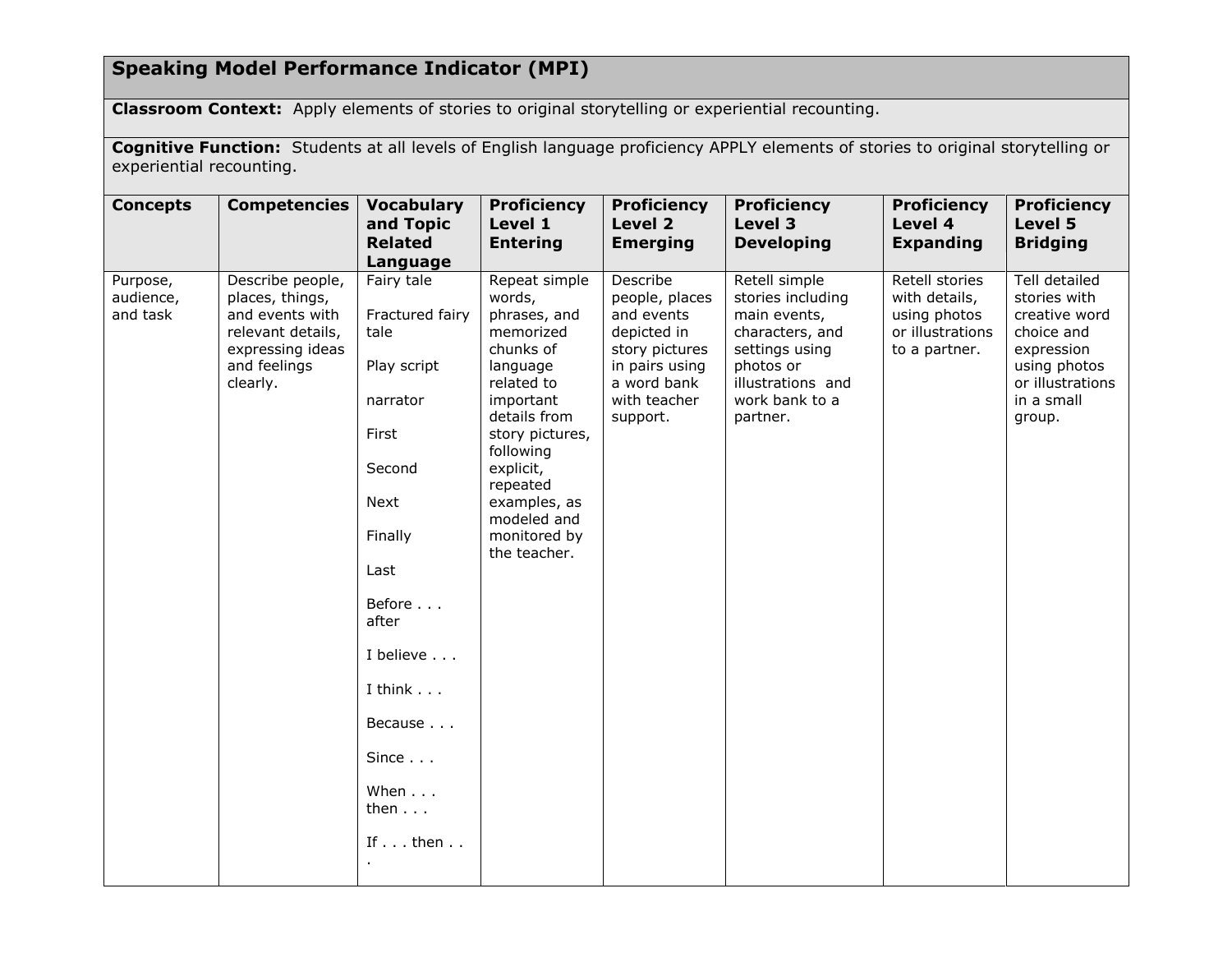# **Writing Model Performance Indicator (MPI)**

**Classroom Context:** Apply organizational structures in writing.

**Cognitive Function:** Students at all levels of proficiency will APPLY organizational structures in writing.

| <b>Concepts</b>                   | <b>Competencies</b>                                                                                                         | <b>Vocabulary</b><br>and Topic<br><b>Related</b><br>Language                                                                      | <b>Proficiency</b><br>Level 1<br><b>Entering</b>                                                                                                                                                        | <b>Proficiency</b><br>Level 2<br><b>Emerging</b>                                                                             | <b>Proficiency</b><br>Level 3<br><b>Developing</b>                                                               | <b>Proficiency</b><br>Level 4<br><b>Expanding</b>                                           | <b>Proficiency</b><br>Level 5<br><b>Bridging</b>                                                                         |
|-----------------------------------|-----------------------------------------------------------------------------------------------------------------------------|-----------------------------------------------------------------------------------------------------------------------------------|---------------------------------------------------------------------------------------------------------------------------------------------------------------------------------------------------------|------------------------------------------------------------------------------------------------------------------------------|------------------------------------------------------------------------------------------------------------------|---------------------------------------------------------------------------------------------|--------------------------------------------------------------------------------------------------------------------------|
| Purpose,<br>audience,<br>and task | Describe people,<br>places, things,<br>and events with<br>relevant details,<br>expressing ideas<br>and feelings<br>clearly. | Fairy tale<br>Fractured fairy<br>tale<br>Play script<br>narrator<br>First<br>Second<br>Next<br>Finally<br>Last<br>Before<br>after | Supply words<br>about story<br>events<br>presented in<br>sequence<br>using a<br>sentence<br>frame,<br>following<br>explicit,<br>repeated<br>examples, as<br>modeled and<br>monitored by<br>the teacher. | Produce<br>phrases and<br>simple<br>sentences<br>about story<br>sequence<br>using a word<br>bank with<br>teacher<br>support. | Compose sentences<br>containing<br>sequential language<br>about story events<br>with visual support<br>in pairs. | Describe<br>sequence of<br>events related<br>to stories<br>using a<br>graphic<br>organizer. | Organize an<br>event<br>sequence that<br>unfolds<br>naturally,<br>using temporal<br>phrases to<br>signal event<br>order. |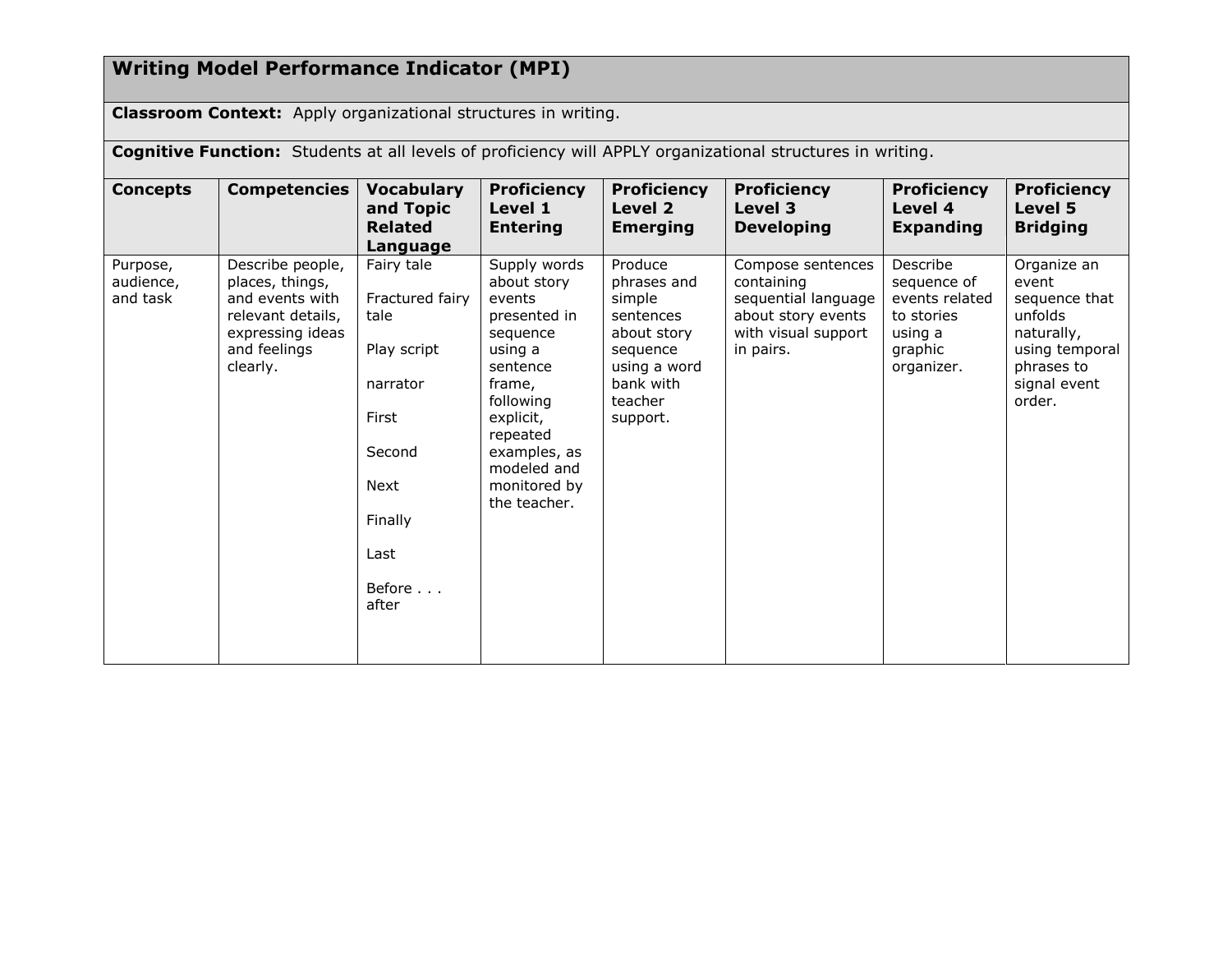**Building Productive Model Performance Indicators (MPI)** to differentiate and scaffold instruction per English language proficiency level by adjusting the *language function* and *support.*

### **Classroom Context:**

| <b>Cognitive Function:</b> Students at all levels of English language proficiency will |                     |                                                              |                                                                                                                                                                                       |                                                                                                                                                           |                                                                                                                            |                                                             |                                                                                                  |  |
|----------------------------------------------------------------------------------------|---------------------|--------------------------------------------------------------|---------------------------------------------------------------------------------------------------------------------------------------------------------------------------------------|-----------------------------------------------------------------------------------------------------------------------------------------------------------|----------------------------------------------------------------------------------------------------------------------------|-------------------------------------------------------------|--------------------------------------------------------------------------------------------------|--|
| <b>Concepts</b>                                                                        | <b>Competencies</b> | <b>Vocabulary</b><br>and Topic<br><b>Related</b><br>Language | <b>Proficiency</b><br>Level 1<br><b>Entering</b>                                                                                                                                      | <b>Proficiency</b><br>Level 2<br><b>Emerging</b>                                                                                                          | <b>Proficiency</b><br>Level 3<br><b>Developing</b><br>Language Function (differentiated measurable expectations of student | <b>Proficiency</b><br>Level 4<br><b>Expanding</b>           | <b>Proficiency</b><br>Level 5<br><b>Bridging</b>                                                 |  |
|                                                                                        |                     |                                                              |                                                                                                                                                                                       | proficiency level 1 to level 5)                                                                                                                           | language use increasing in complexity and amount from English language                                                     |                                                             |                                                                                                  |  |
|                                                                                        |                     |                                                              | Respond to<br>visually<br>supported<br>wh-<br>questions<br>with one<br>word or<br>short phrase<br>Participate in<br>whole group<br>chants or<br>songs<br>Draw<br>Label<br><b>List</b> | Use first<br>language to<br>fill in gaps in<br>second<br>language<br>Repeat facts<br>or<br>statements<br>Restate facts<br>Describe<br>As wh-<br>questions | Classify<br>Explain<br>Distinguish<br>features<br>Sequence<br>Describe<br>Compare/contrast                                 | Pose<br>questions<br>Summarize<br><b>Discuss</b><br>Compose | Draw<br>conclusions<br><b>Discuss</b><br>cause/effect<br>Make<br>predictions<br>or<br>hypotheses |  |